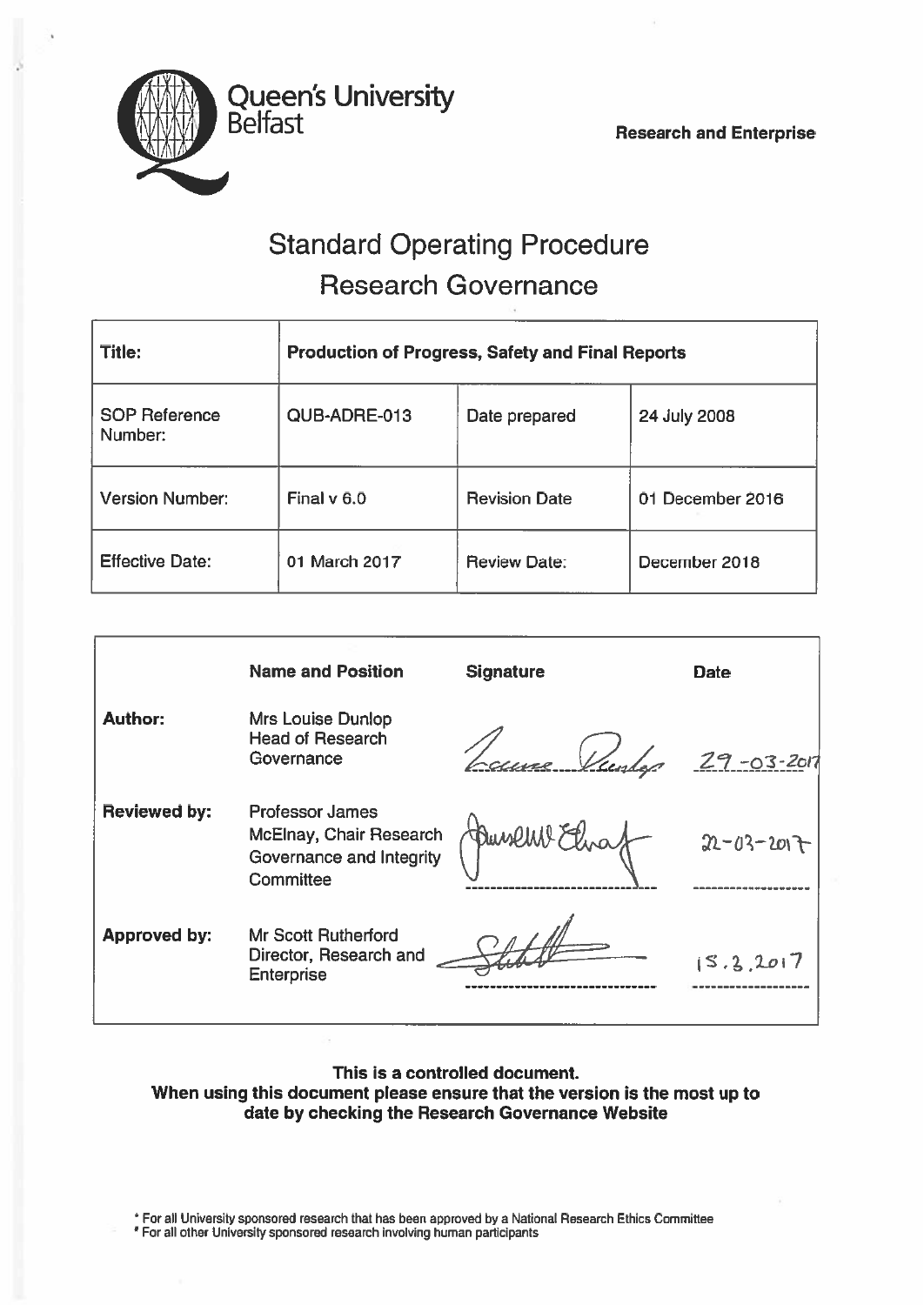## Do Not Copy

J.

# Revision Log

| <b>Previous Version</b> | Date of             | Reason for                                                                                            | <b>New Version Number</b> |
|-------------------------|---------------------|-------------------------------------------------------------------------------------------------------|---------------------------|
| number                  | Review/Modification | Review/Modification                                                                                   |                           |
| Final $v$ 1.0           | 10/11/09            | <b>Annual Review</b>                                                                                  | Final v 1.0               |
| Final v 1.0             | 18/08/11            | Annual Review/<br><b>Update following</b><br><b>MHRA GCP</b><br>Inspection and<br>legislative changes | Final $v$ 2.0             |
| Final $v$ 2.0           | 15/03/2012          | Reviewed for clarity<br>and accuracy.                                                                 | Final $v$ 3.0             |
| Final $v$ 3.0           | 21/08/2012          | <b>Periodic Review</b>                                                                                | Final $v$ 4.0             |
| Final $v$ 4.0           | 21/10/2014          | <b>Periodic Review</b>                                                                                | Final $v$ 5.0             |
| Final $v$ 5.0           | 01/01/2016          | <b>Periodic Review</b>                                                                                | Final $v$ 6.0             |

 $\overline{\phantom{a}}$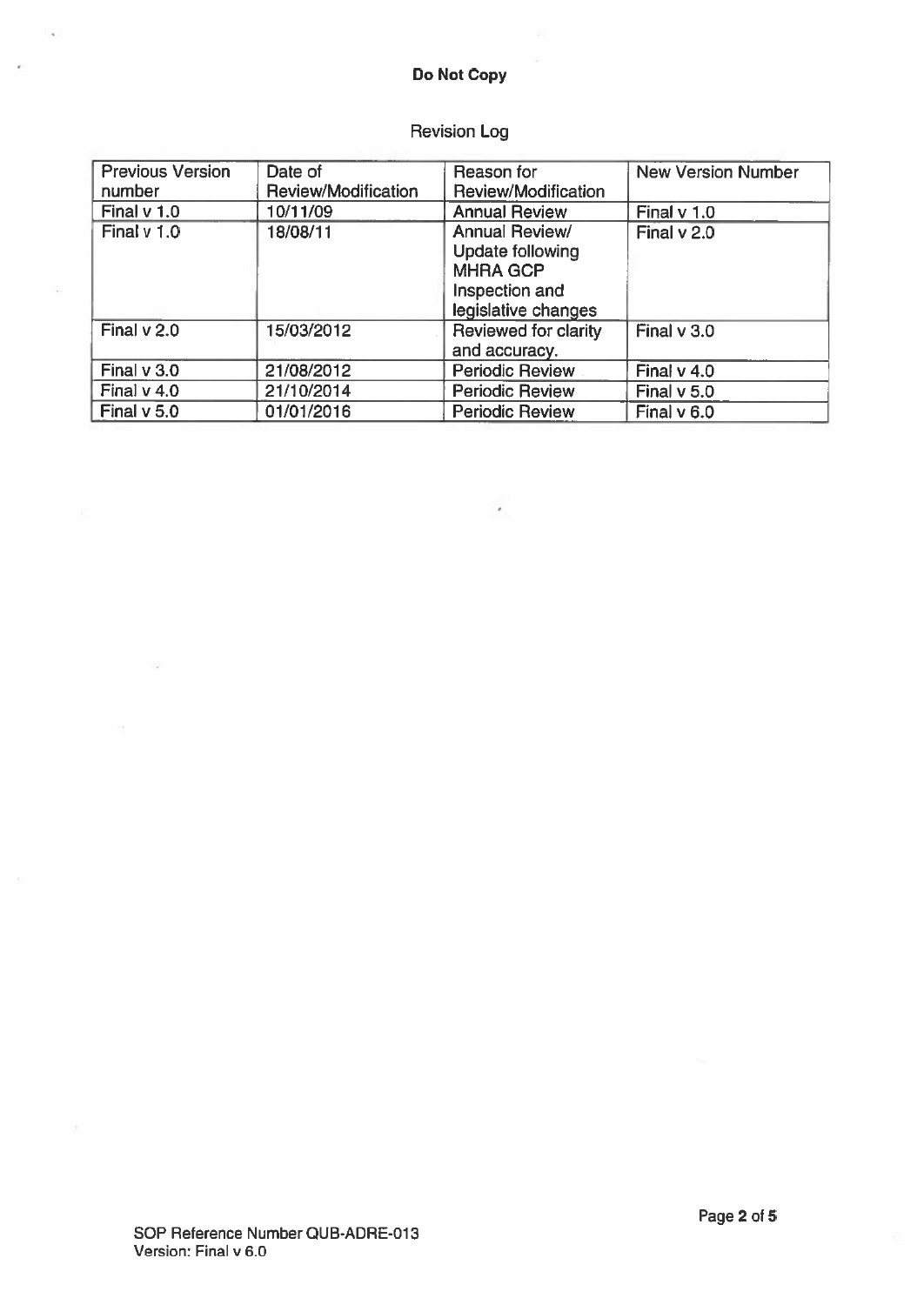#### 1. Purpose

This Standard Operating Procedure (SOP) describes the process for the production and submission of annual progress, safety and final reports to the Medicines and Healthcare Regulatory Authority (MHRA), the main Research Ethics Committee (REC) and the University.

#### 2. Introduction

The requirements for safety reporting are detailed in The Medicines for Human Use (Clinical Trials) Regulations 2004. In addition to expedited safety reporting as outlined in SOP-QUB ADRE-006, sponsors are also required to submit an annual progress report, an annual Development Safety Update repor<sup>t</sup> and an end of study report.

The main REC that gave the favourable ethical opinion requires an annual progress report. This should be submitted annually, with the first repor<sup>t</sup> due 12 months after the date of the favourable opinion. This enables the REC to monitor the progress for any research to which they have given <sup>a</sup> favourable ethical opinion.

The Development Safety Update Report (DSUR) is designed to presen<sup>t</sup> <sup>a</sup> comprehensive, thoughtful annual review and evaluation of pertinent safety information collected during the reporting period related to <sup>a</sup> drug under investigation. The DSUR is submitted annually, to the MHRA and REC who provided approval. Although the full DSUR is submitted to REC they are only expected to review the Executive Summary. It is <sup>a</sup> formal legislative requirement to submit the DSUR.

At the end of the study <sup>a</sup> final safety repor<sup>t</sup> should be submitted to the MHRA and <sup>a</sup> repor<sup>t</sup> sent to the main REC advising them whether the project achieved its objectives, the main findings and arrangements for the dissemination of the research, including any feedback to participants.

#### 3. Scope

This SOP applies to all studies where the University is acting in the capacity of Sponsor, or Co-Sponsor. It applies to all members of University staff; both academic and support staff as defined by Statute 1, including honorary staff, and students.

#### 4. Responsibilities

#### 4.1 Chief Investigator

The Sponsor is responsible for submitting the annual reports and final reports to the MHRA and REC. Where the University is acting in the capacity of Sponsor and/or Co Sponsor this responsibility is delegated to the Chief Investigator (CI).

#### 5. Procedure

An annual repor<sup>t</sup> should be prepared 12 months after the date on which the favourable ethical opinion was given and submitted annually thereafter until the end of the study.

#### 5.1 Progress Report

The Main REC that provided the favourable ethical opinion is required to monitor the research. To facilitate this, <sup>a</sup> progress repor<sup>t</sup> should be submitted 12 months after the date on which the favourable opinion was given, and annual progress reports submitted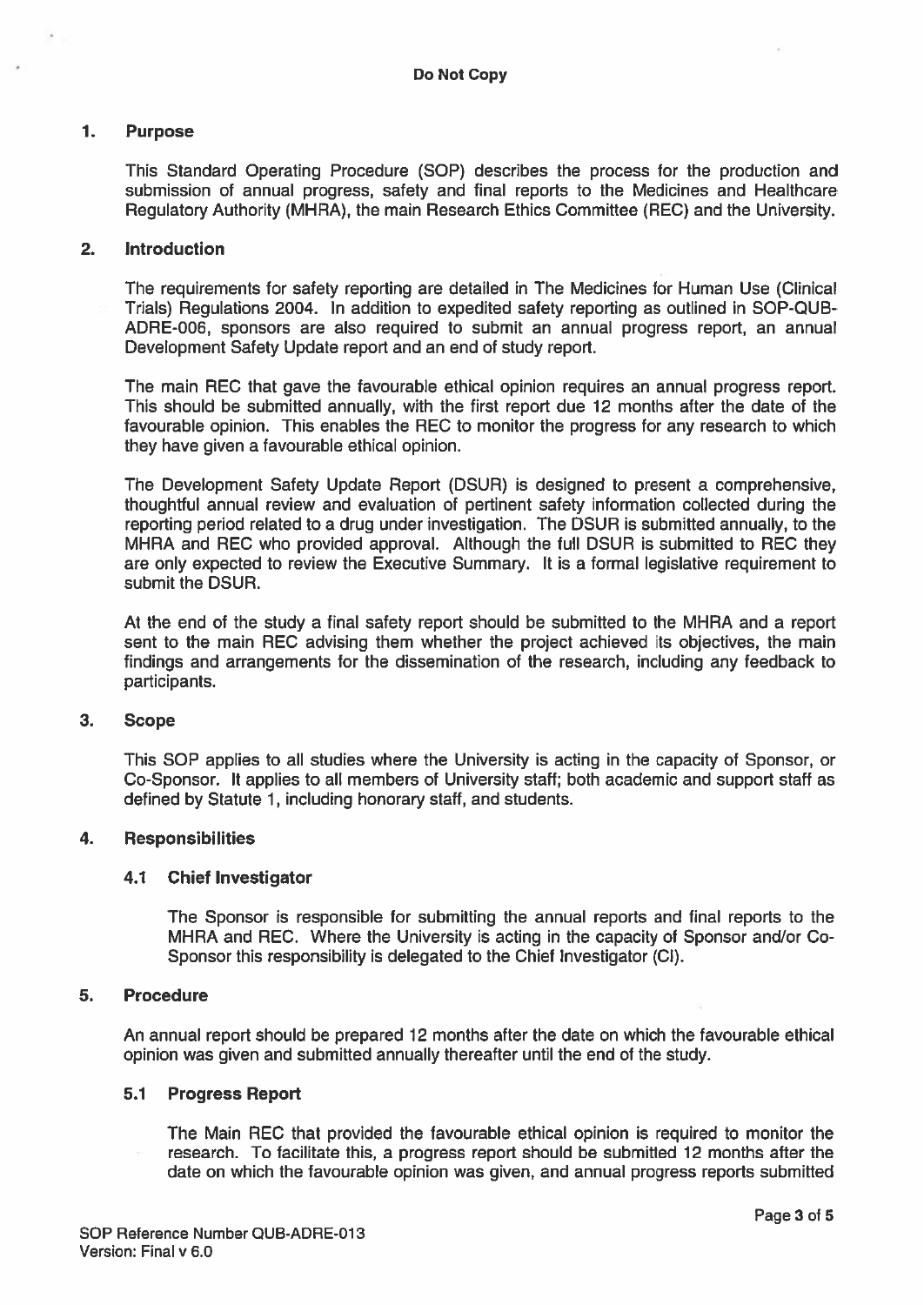thereafter until the end of the study. The paper copy should be sent to the REC within 30 days of the end of the reporting period.

All progress reports should be completed in typescript and signed by the Cl.

The first annual progress repor<sup>t</sup> should <sup>g</sup>ive the commencement date for the study. If the study has not started within <sup>12</sup> months of the favourable opinion, the first progress report should given an explanation for the delay. In the event that a study has a long period of follow-up with minimal participant involvement, the Cl may make <sup>a</sup> written requested to the Chair of the REC to reques<sup>t</sup> the requirement of an annual progress repor<sup>t</sup> be waived.

A copy of the progress repor<sup>t</sup> and/or any requests for <sup>a</sup> waiver should be sent to the University's Research Governance Team.

#### 5.2 Development Safety Update Reports

It is the responsibility of the Cl to ensure that <sup>a</sup> DSUR is completed and submitted to the Sponsor and/or Co-sponsor, the MHRA and the REC who provided the favourable ethical opinion.

The DSUR must be completed annually for the duration of the clinical trial, the first repor<sup>t</sup> being due on the first anniversary of the first international regulatory approval. This time point is referred to as the Development International Birth Date (DIBD). Reports must be submitted within <sup>60</sup> days of the date of authorisation and every year, until completion of the trial.

In the event of more than one sponsored or co-sponsored trial involving the same IMP, the Sponsor or Co-Sponsor via the Research Governance Manager responsible for the study, will liaise with the Cl/Ps involved to produce only one repor<sup>t</sup> for all concerned trials.

The DSUR has <sup>a</sup> standard format and requires all sections to be completed to be <sup>a</sup> valid report. If <sup>a</sup> section is not applicable to the clinical trial, or if the information is not currently available, this should be stated and explained where applicable.

Guidance on how to complete the DSUR can be found: http://www.ema.europa.eu/docs/en GB/document\_library/Scientific guideline/2010/09/ WC500097061 .pdf

A worked example of <sup>a</sup> completed DSUR can be found: http://www.ich.org/fileadmin/Public Web Site/ICR Products/Guidelines/Efficacy/E2F/Ex amples DSUR/E2F Example non-commercial DSUR.pdf

The DSUR should be submitted, as an electronic document on <sup>a</sup> disk to:

Information Processing Unit Area 6 Medicines & Healthcare products Regulatory Agency 151 Buckingham Palace Road Victoria London, SW1W 95Z

When submitting the DSUR to the REC, from which the favourable ethical opinion was given, complete the Safety Report Form, found at: